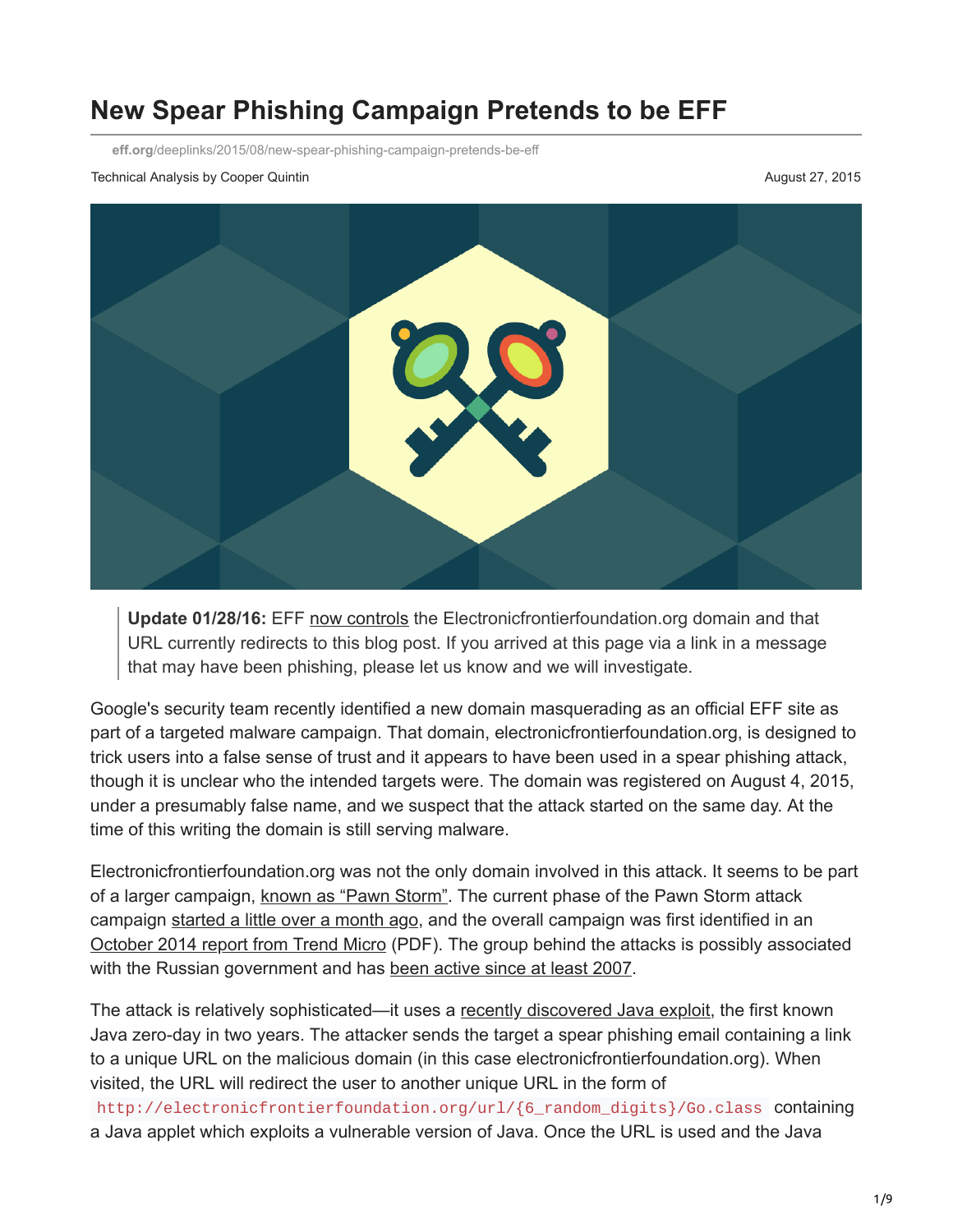payload is received, the URL is disabled and will no longer deliver malware (presumably to make life harder for malware analysts). The attacker, now able to run any code on the user's machine due to the Java exploit, downloads a second payload, which is a binary program to be executed on the target's computer.

We were able to recover the following samples of the malicious Java code from electronicfrontierfoundation.org.

| Filename MD5 Sum | SHA1 Sum                                                                            |
|------------------|-------------------------------------------------------------------------------------|
|                  | App.class 0c345969a5974e8b1ec6a5e23b2cf777 95dc765700f5af406883d07f165011d2ff8dd0fb |
|                  |                                                                                     |

Go.class 25833224c2cb8050b90786d45f29160c df5f038d78f5934bd79d235b4d257bba33e6b3



The decompiled Java for App.class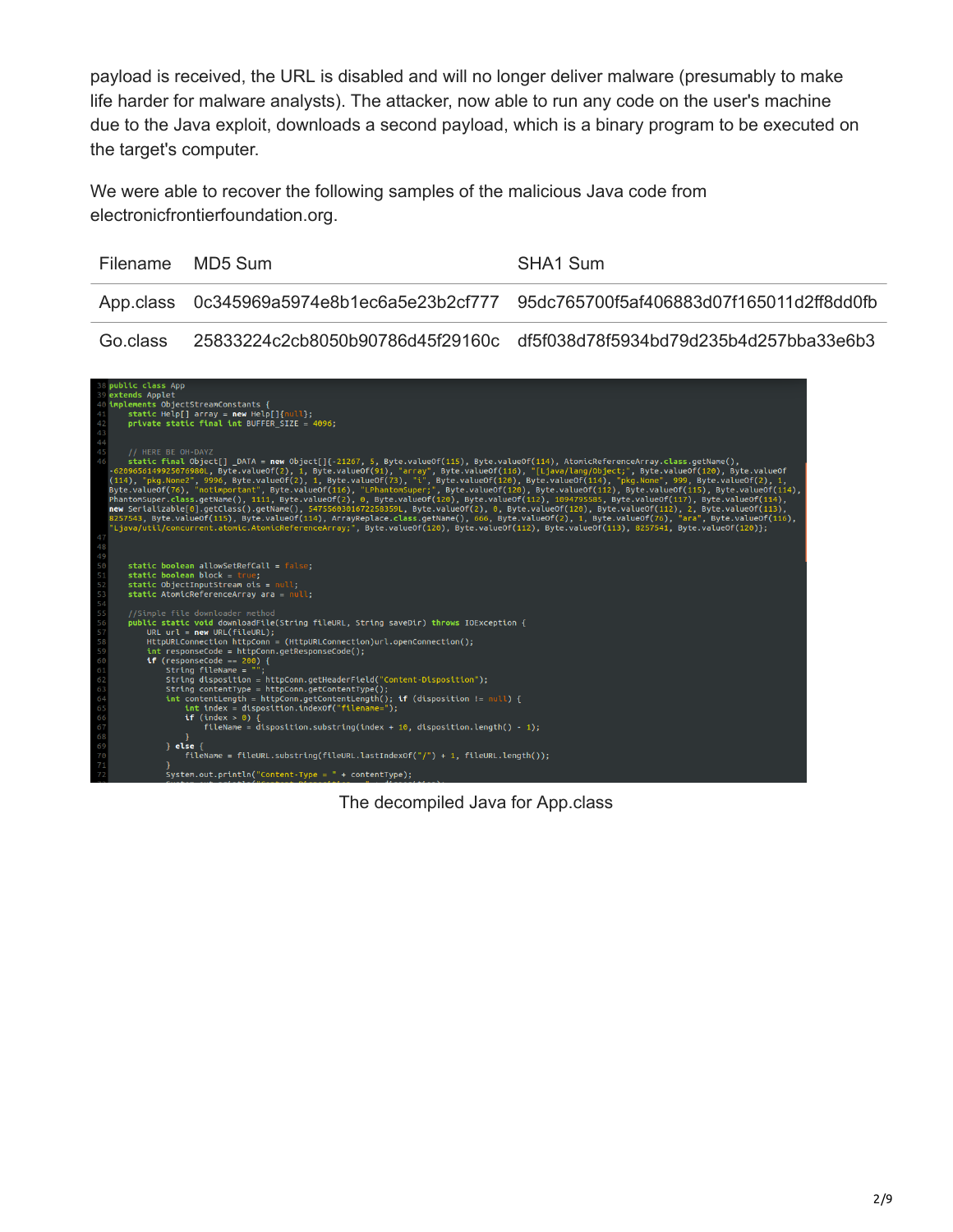

#### The decompiled Java for App.class

The Go.class applet bootstraps and executes App.class, which contains the actual attack code. The App.class payload exploits the same Java zero-day [reported by Trend Micro](http://blog.trendmicro.com/trendlabs-security-intelligence/analyzing-the-pawn-storm-java-zero-day-old-techniques-reused/) and then downloads a second stage binary, internally called cormac.mcr, to the user's home directory and renames it to a randomly chosen string ending in `.exe`. Interestingly, App.class contains code to download a \*nix compatible second stage binary if necessary, implying that this attack is able to potentially target Mac or Linux users.

Unfortunately we weren't able to retrieve the second stage binary, however this is the same path and filename that has been used in other Pawn Storm attacks, which suggests that it is likely to be the same payload: the [malware known as Sednit.](http://blog.trendmicro.com/trendlabs-security-intelligence/operation-pawn-storm-the-red-in-sednit/) On Windows, the Sednit payload is downloaded to the logged-in user's home directory with a randomly generated filename and executed. On running it hooks a variety of services and downloads a DLL file. The DLL file is executed and connects to a command and control server where it appears to verify the target and then execute a keylogger or other modules as may be required by the attacker.

Because this attack used the same path names, Java payloads, and Java exploit that have been used in other attacks associated with Pawn Storm, we can conclude that this attack is almost certainly being carried out by the same group responsible for the rest of the Pawn Storm attacks. Other security researchers have linked the Pawn Storm campaign with the original Sednit and Sofacy targeted malware campaigns–also known as "APT 28"–citing the fact that they use the [same custom malware and have similar targets.](http://resources.infosecinstitute.com/apt28-cybercrime-or-state-sponsored-hacking/) In a 2014 paper the security company FireEye linked the "APT 28" group behind Sednit/Sofacy with th[e Russian Government](https://www2.fireeye.com/rs/fireye/images/rpt-apt28.pdf) (PDF) based on technical evidence, technical sophistication, and targets chosen. Drawing from these conclusions, it seems likely that the organization behind the fake-EFF phishing attack also has ties to the Russian government. Past attacks have targeted Russian dissidents and journalists, U.S. Defense Contractors, NATO forces, and White House staff. We do not know who the targets were for this particular attack, but it does not appear that it was EFF staff.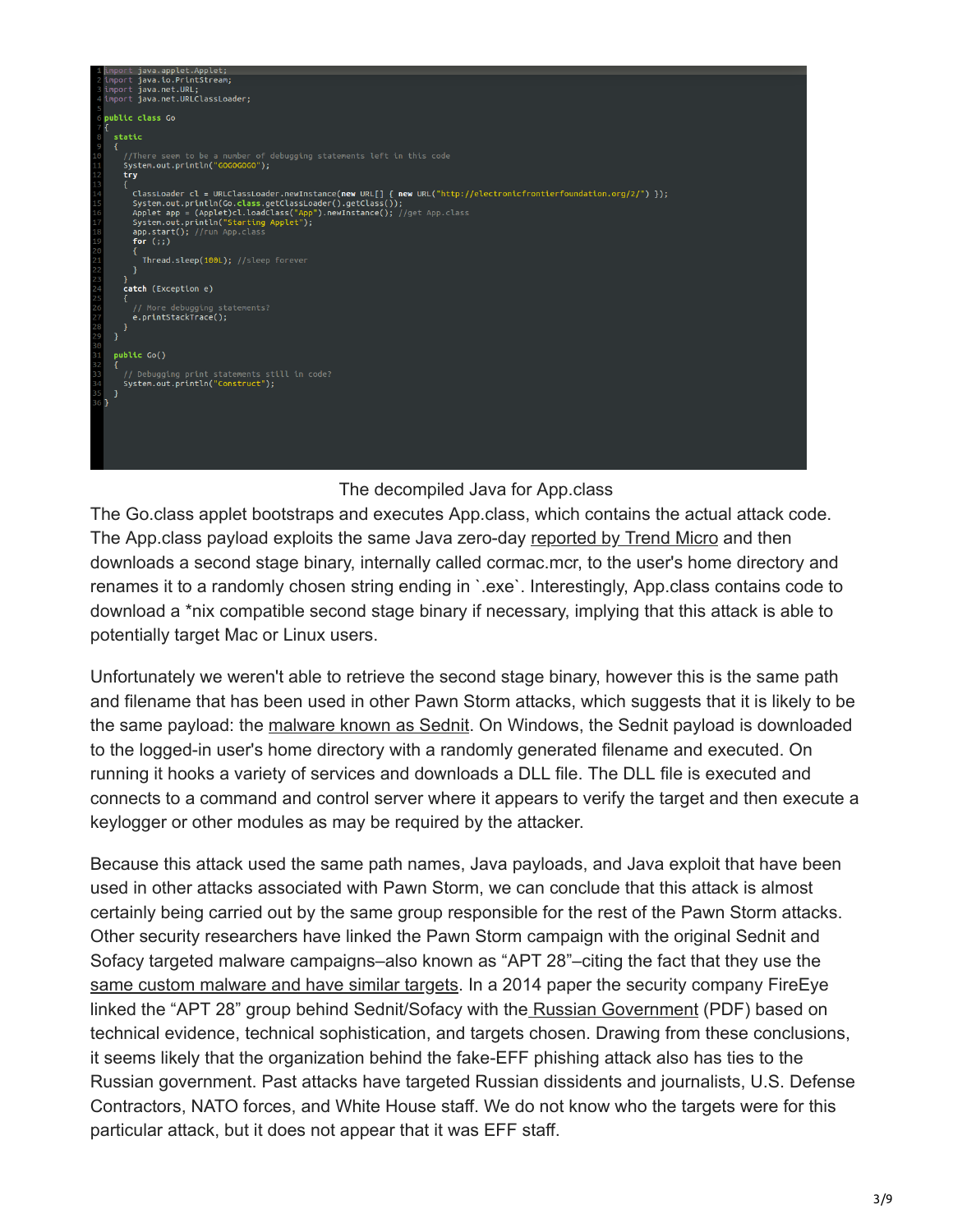The phishing domain has been reported for abuse–though it is still active, and the vulnerability in Java has been patched by Oracle. Of course this is an excellent reminder for everyone to be vigilant against phishing attacks. [Our SSD guide](https://ssd.eff.org/) contains advice on how to improve your security, watch for malicious emails, and avoid phishing attacks such as this one.

## **Related Cases**

[Kidane v. Ethiopia](https://www.eff.org/cases/kidane-v-ethiopia)

## **Join EFF Lists**

### **Join Our Newsletter!**

Email updates on news, actions, events in your area, and more.

Thanks, you're awesome! Please check your email for a confirmation link.

Oops something is broken right now, please try again later.

## **Related Updates**



[Deeplinks Blog](https://www.eff.org/updates?type=blog) by [Jillian C. York,](https://www.eff.org/about/staff/jillian-york) [Gennie Gebhart,](https://www.eff.org/about/staff/gennie-gebhart) [Jason Kelley](https://www.eff.org/about/staff/jason-kelley), [David Greene](https://www.eff.org/about/staff/david-greene) | April 25, 2022

### **[Twitter Has a New Owner. Here's What He Should Do.](https://www.eff.org/deeplinks/2022/04/twitter-has-new-owner-heres-what-he-should-do)**

Elon Musk's purchase of Twitter highlights the risks to human rights and personal safety when any single person has complete control over policies affecting almost 400 million users. And in this case, that person has repeatedly demonstrated that they do not understand the realities of platform policy at scale.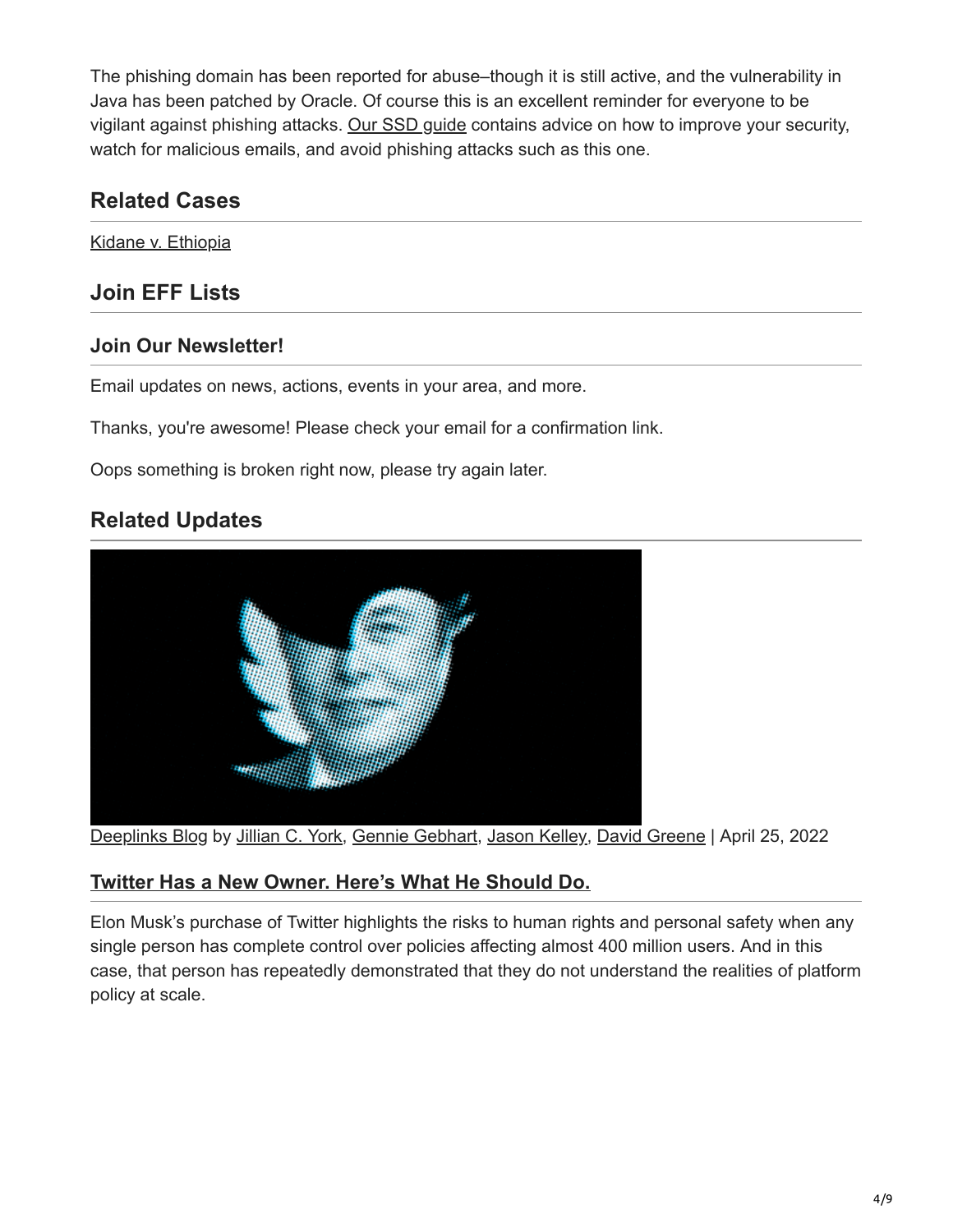

[Deeplinks Blog](https://www.eff.org/updates?type=blog) by rainey Reitman | March 29, 2022

## **[Podcast Episode: Securing the Internet of Things](https://www.eff.org/deeplinks/2022/03/podcast-episode-securing-internet-things)**

Today almost everything is connected to the internet - from your coffeemaker to your car to your thermostat. But the "Internet of Things" may not be hardwired for security. Window Snyder, computer security expert and author, joins EFF hosts Cindy Cohn and Danny O'Brien as they delve into the scary...



[Deeplinks Blog](https://www.eff.org/updates?type=blog) by [Karen Gullo](https://www.eff.org/about/staff/karen-gullo) | March 25, 2022

### **[Another Tracker Scanning App Highlights the Need for a Better Way to Protect](https://www.eff.org/deeplinks/2022/03/another-tracker-scanning-app-highlights-need-better-way-protect-victims-digital) Victims From Digital Stalking**

First came tracking devices like Tiles and AirTags, marketed as clever, button-sized Bluetoothenabled gizmos that can find your lost backpack. Then, after bad actors started using the devices to stalk or follow people, came scanning apps to help victims find out whether those same gizmos were tracking *them*.Such is the...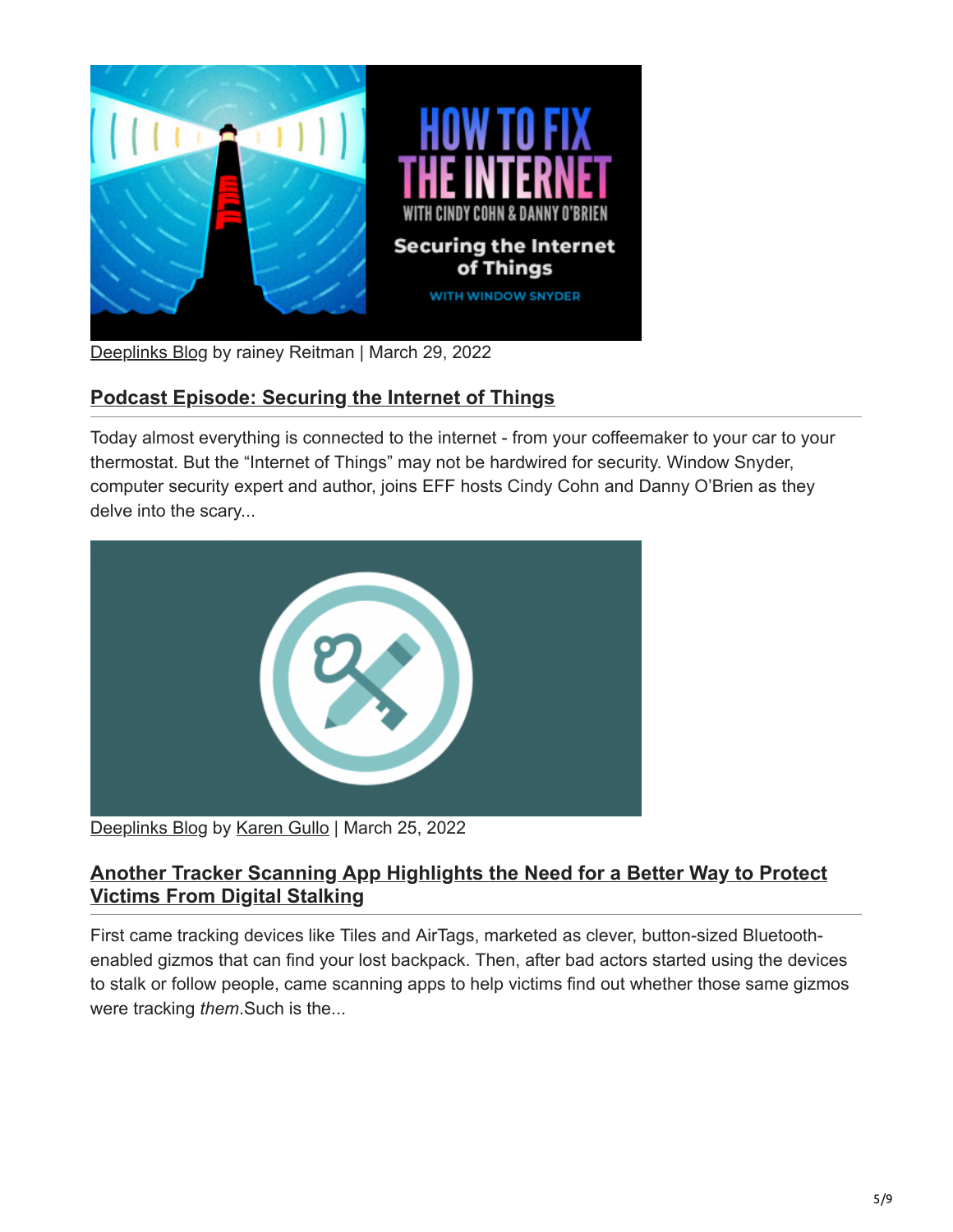

## **[Using Your Phone in Times of Crisis](https://www.eff.org/deeplinks/2022/03/using-your-phone-times-crisis)**

Secure communications are especially important in [times of crisis](https://www.eff.org/deeplinks/2022/03/telegram-harm-reduction-users-russia-and-ukraine). Just being aware of surveillance has [chilling effects](https://www.eff.org/deeplinks/2016/05/when-surveillance-chills-speech-new-studies-show-our-rights-free-association) in how we exercise speech, which is often under attack by all sorts of actors from criminals to our own governments. With war in Ukraine and political crackdowns in Russia, it...



[Deeplinks Blog](https://www.eff.org/updates?type=blog) by [Eva Galperin](https://www.eff.org/about/staff/eva-galperin) | March 4, 2022

### **[Telegram Harm Reduction for Users in Russia and Ukraine](https://www.eff.org/deeplinks/2022/03/telegram-harm-reduction-users-russia-and-ukraine)**

Telegram has gained a reputation as the "secure" communications app in the post-Soviet states, but whenever you make choices about your digital security, it's important to start by asking yourself, "What exactly am I securing? And who am I securing it from?" If you are in Ukraine or Russia, here...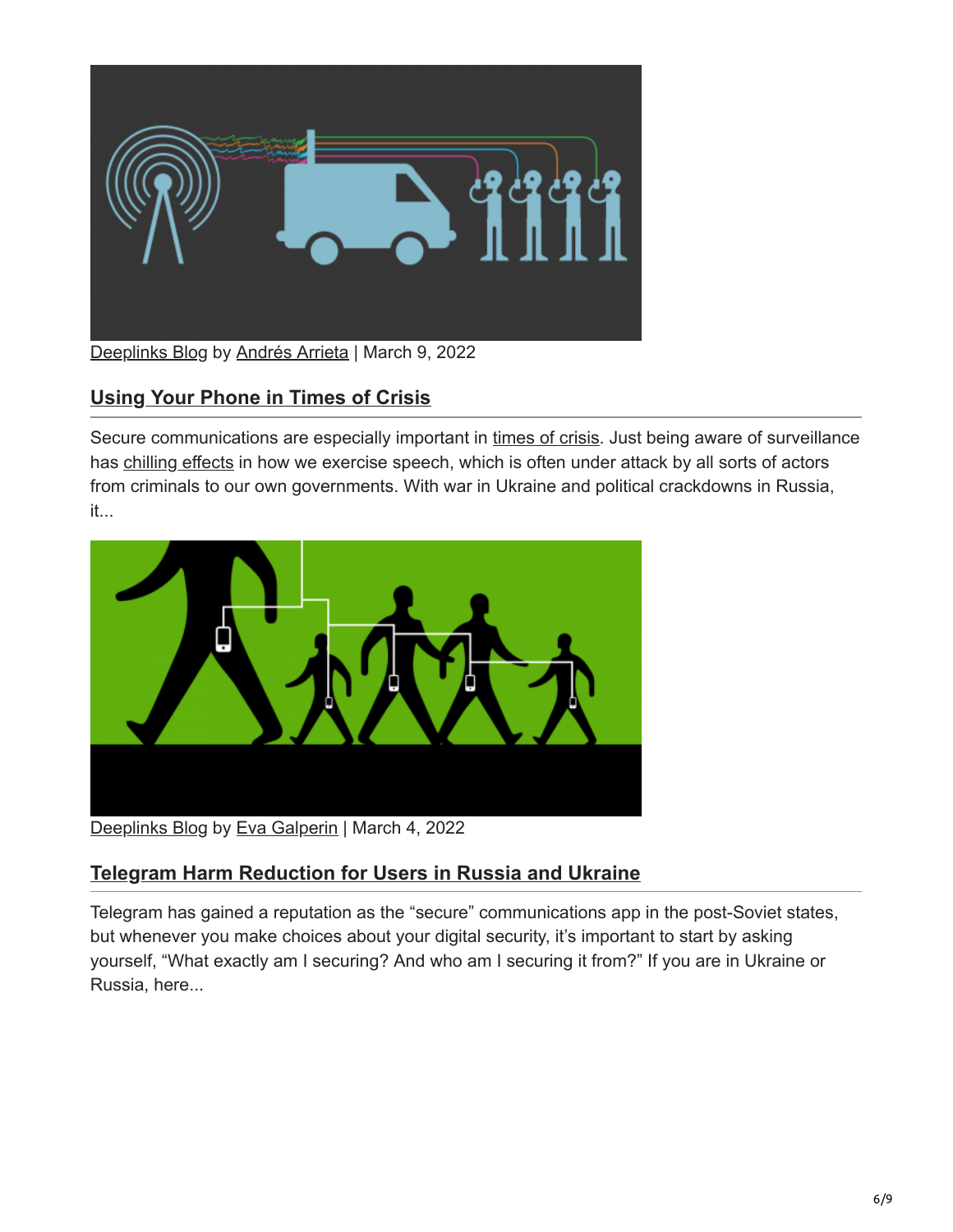

### **[Negotiations Over UN Cybercrime Treaty Under Way in New York, With EFF and](https://www.eff.org/deeplinks/2022/03/negotiations-over-international-police-powers-agreement-must-keep-human-rights) Partners Urging Focus on Human Rights**

While tensions run high across the globe over the invasion of Ukraine, the world's governments are meeting at the UN this week and next to find common ground on a proposed treaty to facilitate international cooperation and coordination in computer crime investigations. The treaty, if approved, may reshape criminal laws...



### [Press Release](https://www.eff.org/updates?type=press_release) | March 3, 2022

### **[Cybersecurity Experts Urge EU Lawmakers to Fix Website Authentication](https://www.eff.org/press/releases/cybersecurity-experts-urge-eu-lawmakers-fix-website-authentication-proposal-puts) Proposal That Puts Internet Users' Security and Privacy at Risk**

SAN FRANCISCO—Electronic Frontier Foundation (EFF) technologists, along with 36 of the world's top cybersecurity experts, today urged European lawmakers to reject proposed changes to European Union (EU) regulations for securing electronic payments and other online transactions that will dramatically weaken web security and expose internet users to increased risk of...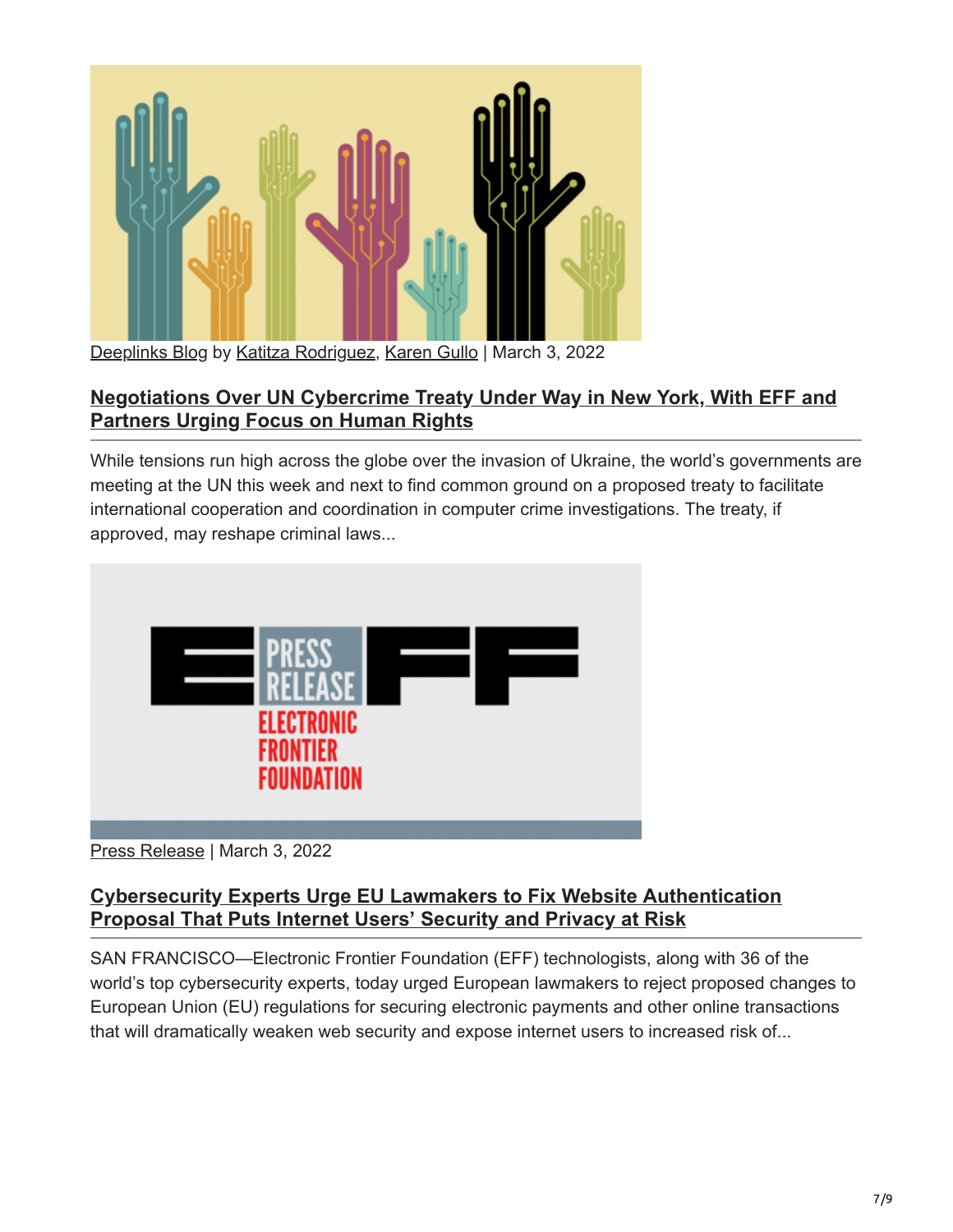

### **[Victory! ID.me to Drop Facial Recognition Requirement for Government Services](https://www.eff.org/deeplinks/2022/02/victory-irs-wont-require-facial-recognition-idme)**

First, the Internal Revenue Service [reversed course](https://www.nytimes.com/2022/02/07/us/politics/irs-idme-facial-recognition.html) from its [recent announcement](https://www.washingtonpost.com/technology/2022/01/27/irs-face-scans/) that it was partnering with ID.me, a third-party identity verification service, to use facial recognition for verification of users managing many aspects of their taxes online. Now, ID.me—which provides identity verification services for dozens of government agencies—says...



[Deeplinks Blog](https://www.eff.org/updates?type=blog) by [Alexis Hancock,](https://www.eff.org/about/staff/alexis-hancock) [Jon Callas](https://www.eff.org/about/staff/jon-callas) | February 9, 2022

#### **[What the Duck? Why an EU Proposal to Require "QWACs" Will Hurt Internet](https://www.eff.org/deeplinks/2022/02/what-duck-why-eu-proposal-require-qwacs-will-hurt-internet-security) Security**

It's become easier over the years for websites to improve their security, thanks to tools that allow more people to automate and easily set-up secure measures for web applications and the services they provide. A [proposed amendment to Article 45](https://digital-strategy.ec.europa.eu/en/library/trusted-and-secure-european-e-id-regulation) in the EU's Digital Identity Framework...